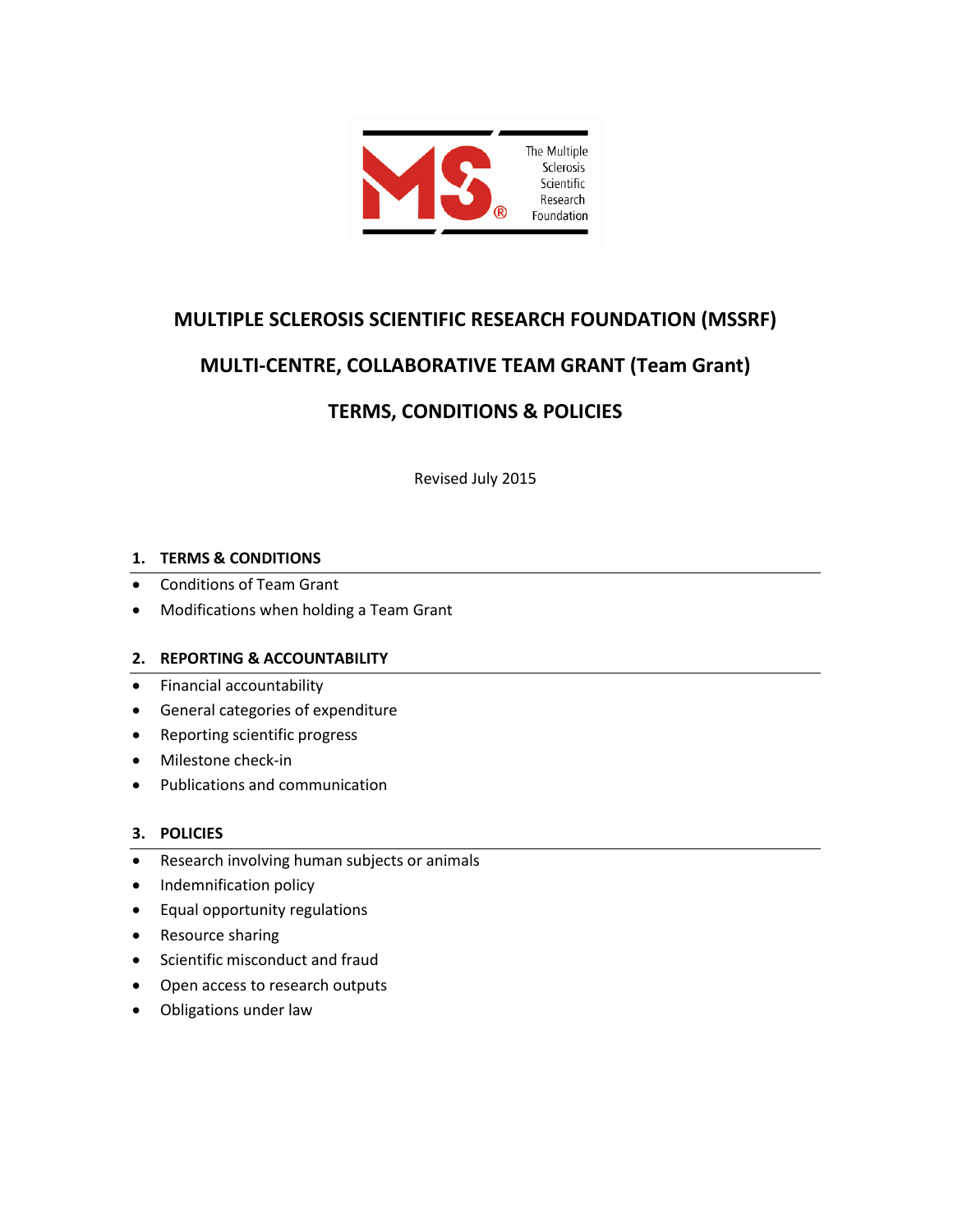## 1. **TERMS AND CONDITIONS**

- **a) Conditions of Team Grant:** The Principal Investigator (PI) will be advised of the duration and amount of the grant awarded. A fully executed Letter of Agreement (Agreement) must be returned to the MSSRF in order for the funds to be released. Payment of the grant will be remitted as outlined in the Agreement. Payment of subsequent quarters is dependent upon a) receipt, review, and approval by the MSSRF of the semi-annual financial reports and b) receipt, review and approval by the MSSRF of annual research progress reports.
- **b) Leverage Funding** The approved PI(s) may demonstrate that they have obtained or will obtain funding from other funding sources other than those within one's institution.
- **c) No-cost extension:** An extension of the Team Grant may be requested at least 90 days before the termination of the grant. The request for a no-cost extension must be submitted in writing. The MSSRF permits an extension period of 6 or 12 months and may only be requested once per Team Grant. A request for an extension must include: (1) the amount of money to be carried into the extension period; (2) a statement of why the funds were not used in the original grant period; (3) a statement of how the funds will be used during the extension. PIs can only apply for one no-cost extension.

# **d) Modifications when holding a Team Grant:**

**Transfer of a Team Grant:** If the PI of the Team Grant relocates to a different institution, the MSSRF retains the right to transfer funds for the Team Grant to the new institution, provided the following:

- That the new institution is Canadian
- Receipt of a written request from the PI
- Receipt of a letter of acknowledgment signed by the new institution
- Receipt of written approval from the new institution's Institutional Review Board and/or the Animal Care and Use Committee prior to initiation of payment for research involving human subjects and/or animals
- Receipt of an acceptable report of expenditures from the original institution
- The original institution returns all unexpended funds to the MSSRF before a final transfer can be made

The transfer request for the Team Grant must be received and processed by the MSSRF at least 90 days prior to the anticipated date of transfer to avoid interruption of financial support.

**Change of Principal Investigator:** Generally, a grant is terminated when the PI becomes unable to continue supervision of the research. In this instance, the original institution may request that the Team Grant be continued with the responsibility transferred to a new PI until the grant can be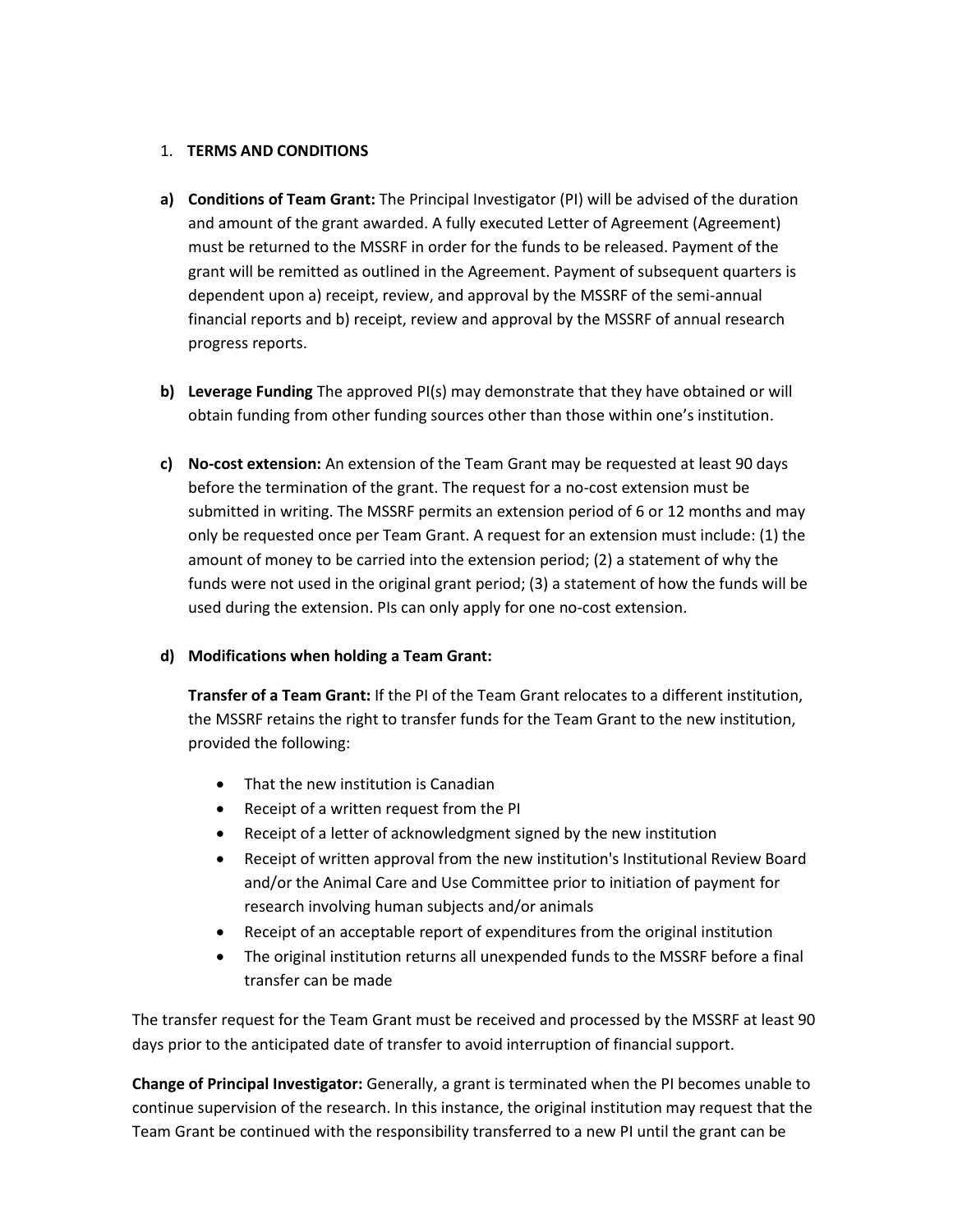terminated appropriately or until a new, complete application can be submitted and approved by the new PI. Such changes cannot be effected without prior approval in writing by the MSSRF within 30 days.

**Termination of grant:** A Team Grant may be terminated before the end of the term: (1) if the PI requests, in writing, that the award be terminated; (2) if the PI is unable to carry out the research at the original institution; (3) if the sponsoring institution requests in writing that the award be terminated because of the awardee's termination of his/her academic appointment; (4) if the PI fails to notify the MSSRF of any change in his/her affiliation with the department or institution on record at the time the award was made; (5) if the PI changes any aspect of the award from that which was originally approved by the MSSRF, including significant changes in the specific aims of the study, without prior notification and approval by the MSSRF; (6) when annual progress reports are not received from the PI at the designated due date; (7) if the PI is found by an institutional investigation to have committed scientific misconduct or fraud; or (8) by action of the Board of Directors of the MSSRF.

## 2. **REPORTING AND ACCOUNTABILITY**

#### **a) Financial Accountability**

**Semi-Annual Financial Report:** Upon initiation of the grant, the MSSRF will release the first and second quarter of the first year of funding to the grantee. It is the responsibility of the grantee to demonstrate that the majority (greater than 75%) of the funds previously provided are expended prior to release of the following quarter payments. Therefore, we request that a financial report be completed semi-annually and demonstrate that at least 75% of the funds previously released have been spent in order to receive the next two quarterly payments. Future quarterly payments will continue to be contingent upon confirmation semi-annually that at least 75% of funds previously provided have been spent. If it is determined that the funds are not expended or properly expended, the MSSRF has the right to withhold funds until further notice.

**Final Financial Report:** A full account of all expenses incurred over the grant term is due within 90 days of the termination of the grant. Remaining unspent funds at termination must be returned to the MSSRF Grantees must return remaining funds to the MSSRF within 6 months of termination.

## **b) General categories of expenditure**

PIs may request funds for the following categories of expenditure: salaries for professional and non-professional personnel, patient costs, permanent equipment (within a reasonable limit), and consumable supplies and travel. The grant budget cannot include indirect costs or overhead costs (defined as costs associated with institution's ongoing operating expenses such as facilities and basic utilities, the purchase and repair of office equipment, administration fees, etc.)

**Personnel:** All personnel paid from grant funds shall be in accordance with the prevailing policies of the grantee institution. Trainee salary support shall be for a period of one to two years, with the expectation that such trainees would be suitable candidates for doctoral or postdoctoral fellowship programs. Trainee support will be provided at the rate specified by the MS Society. However, budgets for multi-year studies cannot include cost-of-living or similar salary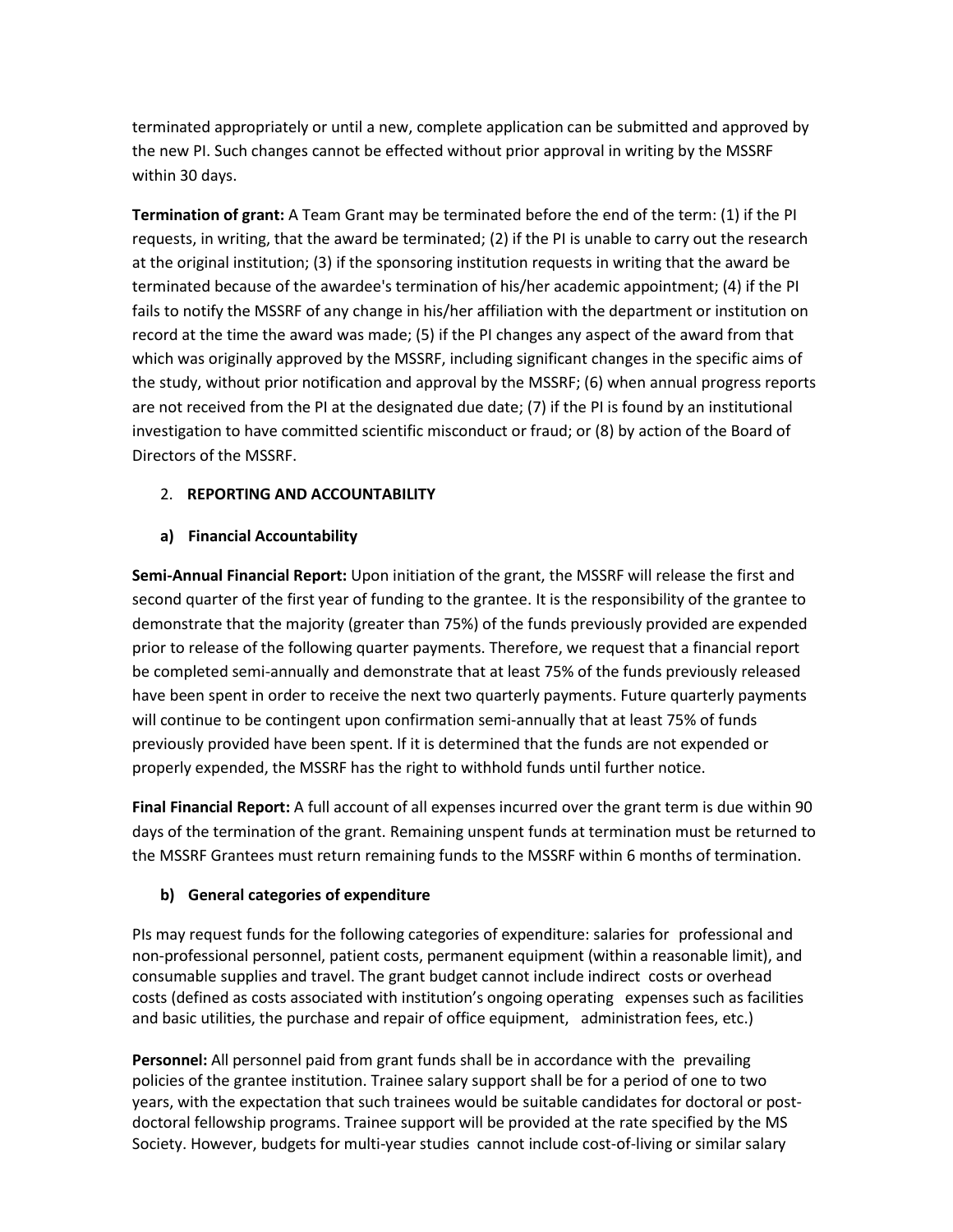increases for personnel working on the project. Requested salaries are not to be used to replace salaries or portions of salaries already assured by institutional or other funds. Grant funds may not be used for purchasing, accounting, financial record keeping, laundry or student and tuition costs.

**Professional Support:** The MSSRF will not pay salaries of the PIS, Co-PIS, Collaborators and Faculty members. Investigators are not considered employees of the MSSRF but rather of the institution where the research is conducted. The research grant is to be administered in accordance with the prevailing policies of the sponsoring institution, including policies regarding statutory deductions, vacations, sick leaves, holidays, etc.

**Technical and Non-professional support:** Salaries for technical and non-professional personnel may be requested in proportion to the time they will spend on the research directly supported by the grant.

**Equipment and Supplies:** The MSSRF does allow for purchase of scientific equipment. The cost of installing equipment purchased with funds of the grant is not allowed unless such funds were requested in the application and specifically approved in the budget of the grant awarded.

Office equipment, personal computers, office supplies, books and journals may not be purchased with grant funds unless included in the application and specifically approved in the budget of the grant awarded.

Consumable supplies may include any type of laboratory supplies, including purchase and maintenance of experimental animals.

**Travel:** Expenses for domestic or foreign travel related to the successful performance of the research may be charged to a grant only when included in the application and within the amount specifically approved in the grant. Travel expenses whenever charged to grant funds shall be in accordance with grantee institutional policies and procedures.

**Other:** Any other expenditure directly related to the cost of conducting the proposed research may be requested in the application for a grant but must be properly justified. Construction or renovation costs are not permissible expenditures under any circumstances.

**Reallocation of Funds:** Transfers between and among categories of the budget approved in the grant may be made as follows: (1) transfers between personnel and consumable supplies categories may be made at the discretion of the grantee institution, but (2) no transfers may be made without prior approval in writing by the MSSRF for equipment, travel, or other items not specifically identified in the approved budget. Unless prior written approval has been obtained from the MSSRF, expenditures are likely to be disallowed for items not specifically included in the budget of the grant awarded.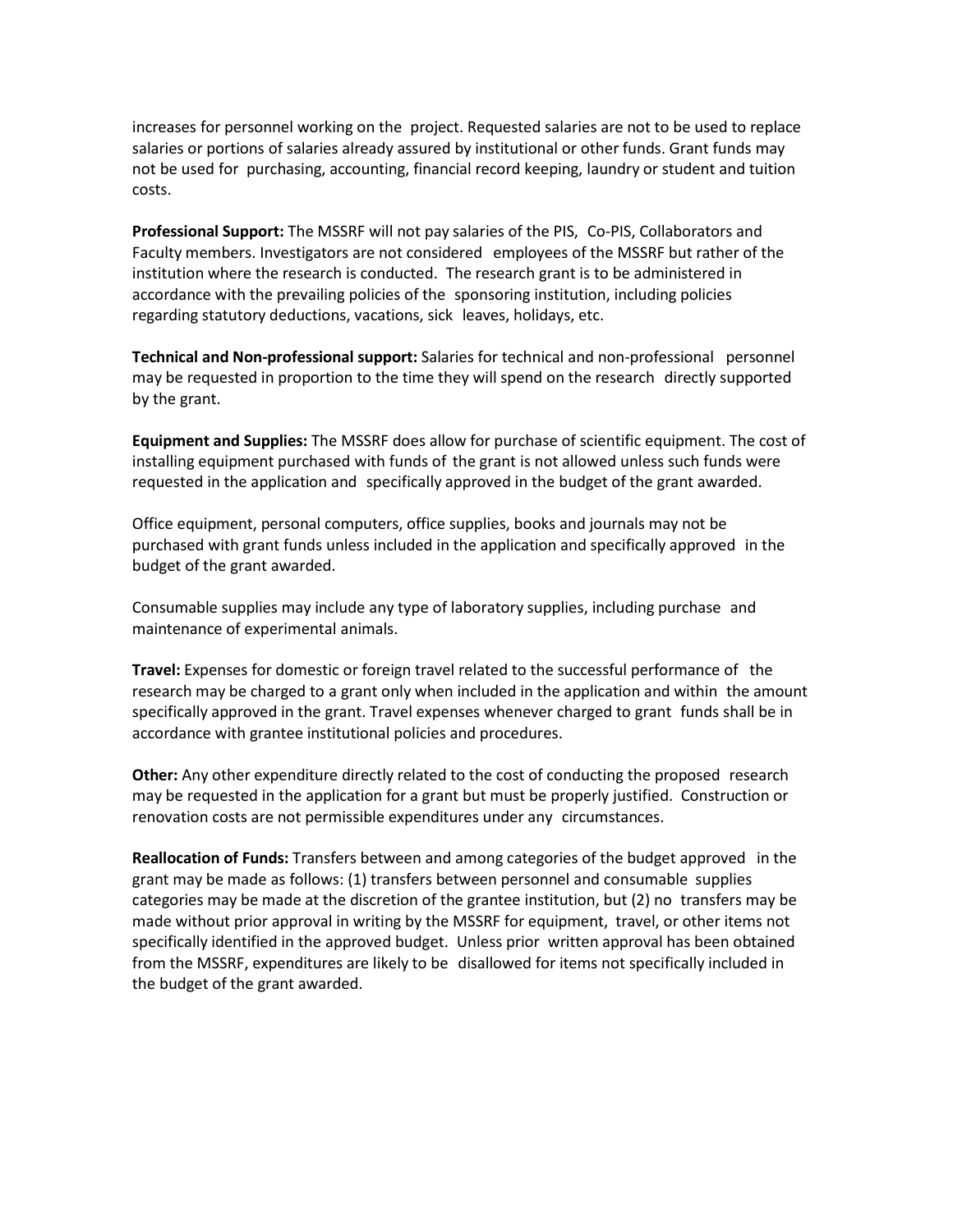# **c) Reporting Scientific Progress**

**Annual Reporting:** The Annual Report includes a written report and oral presentation to the MAC. The written report will discuss progress made, referring to the hypothesis and scientific questions outlined in the original application and an update on progress of the milestones outlined in the application under the **Research Management Plan**. The Lead-PI or Co-PI will present a midterm report to the MAC demonstrating progress to date and if required and depending on study timelines, check-in calls will be scheduled to review progression and/or completion of additional milestones. Satisfactory completion of the Annual Report is necessary for ongoing funding of study. A template for the written report will be provided.

**Final Progress Report:** A final report of the progress is due within 90 days of the termination of the grant. This report must include documentation of all milestones achieved during the grant term, with reference to the initial hypothesis and scientific questions outlined in the original application and Annual Progress Reports. A template will be provided.

# **d) Publications and Communication**

**Publications:** Results of research stemming from the Team Grant are expected to be published in peerreviewed journals in a timely manner. The responsibility for publications lies with the PI. Any materials discussing the research supported by the Team Grant (e.g., publications, scientific exhibits, scientific presentations, press releases, etc.) must acknowledge the MSSRF using the following signature:

# **"This investigation was supported (in part) by a grant(s) from the Multiple Sclerosis Society of Canada and the Multiple Sclerosis Scientific Foundation."**

As soon as a manuscript is accepted for publication, it is expected that the PI or Co-PIs will inform the MSSRF citing the name of the journal, title of article and expected date of publication.

**Media and Communications:** If the institution of the PI and/or Co-PIs is preparing a press release or other media announcement related to the Team Grant, it is expected that the institution, publisher and PI notify the MSSRF in advance. All media and communication materials must be approved by the MSSRF before being made publically available.

**Knowledge Translation:** To help increase awareness of the research funded by the MSSRF, the PIs may expect the MSSRF to call upon them during the grant term to summarize research related activities to a lay audience or the media. It is also expected that the PIs participate in public awareness and education events that promote the work supported by the MSSRF. A portion of the funds from the Team Grant must be dedicated to public outreach and knowledge translation activities. Activities include:

- Conference presentations
- Educational seminars for people living with MS, caregivers
- Engaging and sharing information with stakeholders, policy makers, health care professionals
- Training events and workshops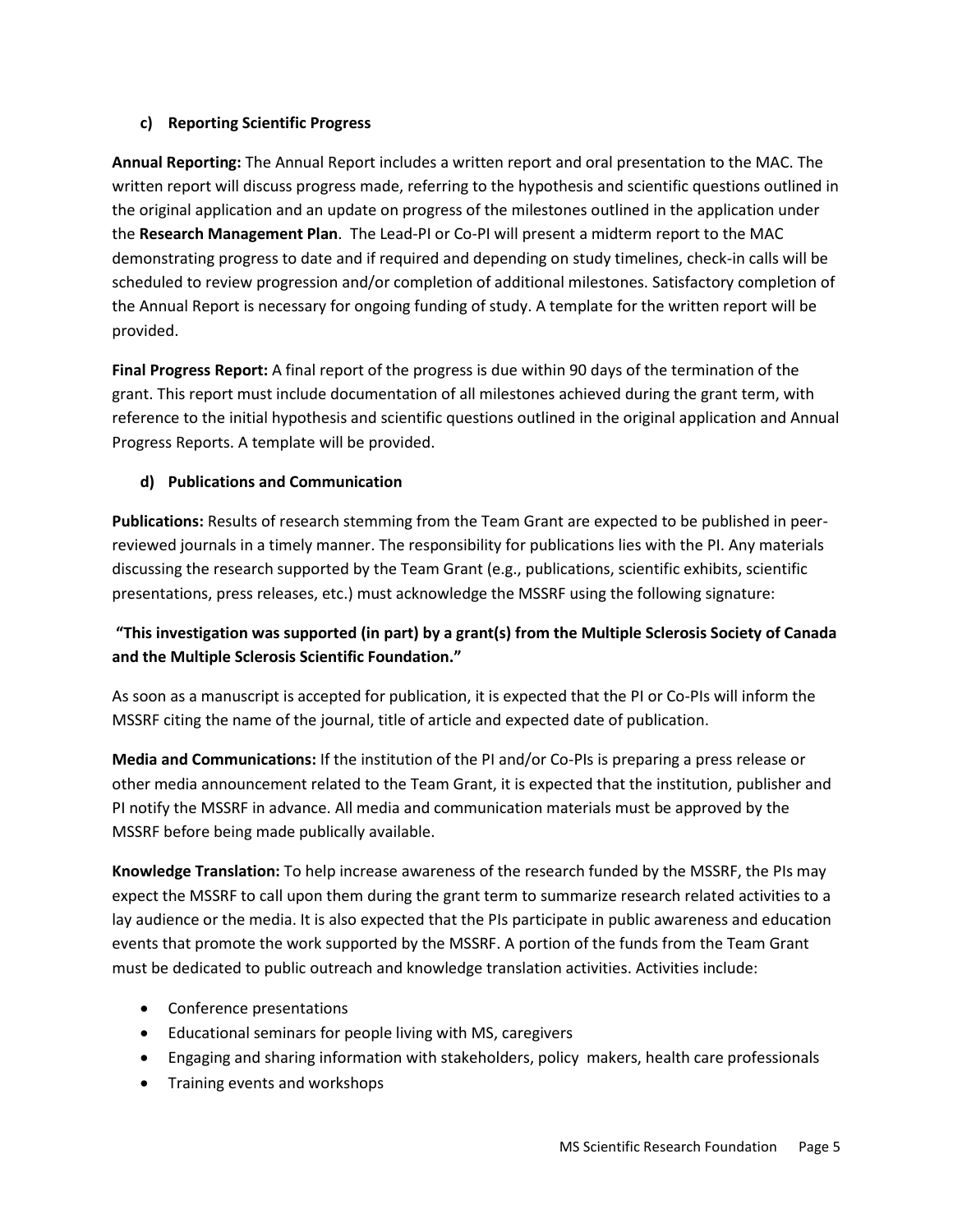## 3. **POLICIES**

**Research Involving Human Subjects or Animals:** The MSSRF will not support research involving human subjects without proper approval of the specific research proposed from the grantee institution's human institutional review board. This approval must be signed by the Chairperson of the Committee. The MSSRF believes that there is evidence of important benefits to people with MS through stem cell research. Accordingly, it will consider funding research on all types of human cells if that research follows federal government legislation. For research involving animals, approval from the grantee's institutional animal use and care committee must be approved prior to the release of any funds from the MSSRF. This approval must be signed by the Chairperson of the Committee.

**Indemnification Policy:** The MSSRF is not responsible for any claim, judgment, award, damages, settlement, negligence or malpractice arising from the research project or investigation related to this grant. The Grantee and Institution acknowledge responsibility for the conduct of research or investigation related to this grant, and release the MSSRF from all claims or liability that may arise from the conduct of research or investigation related to this grant or award resulting from any act or omission on the part of the Grantee and Institution, their employees, agents or representatives to the extent allowed by applicable law.

**Equal Opportunity Regulations:** The MSSRF adheres to a policy of equal opportunity in employment and requires that all Canadian institutions to which its research or training awards are made adhere to federally mandated equal opportunity policies; institutions outside of Canada must adhere to locally applicable equal opportunity policies.

**Open access to Research Outputs:** The MSSRF is strongly committed to enhancing the application of research results. This section on Open Access to Research Outputs' ("Open Access") has been adopted with the expectation that all research funded by the MSSRF will be made freely accessible and useable for others in the international and national research community. The objective of Open Access is to enhance access to and disclosure of all MSSRF funded research to a broad audience.

**Research Outputs:** The MSSRF has adopted the definition of "research outputs" from the Canadian Institutes of Health Research (CIHR) definition as "conceptual or practical knowledge, data, information, and physical or biological materials developed during the course of a research project that are integral for building on research discoveries." Collaborations should be explored to facilitate co-mingling of research outputs for the broader research community. See Appendix A.

**Application and Compliance with Open Access:** The Open Access requirements under this Policy apply to all grants awarded after July 1st, 2011 and onward, in whole or in part, from the MSSRF. The MSSRF encourages compliance of these Open Access requirements from research funded by the MSSRF prior to July 1st, 2011

**Journal Publication:** As previously noted, PI(s) are required to make every effort to ensure that their peer-reviewed publications are freely accessible through an online repository as soon as possible and in any event within six months of publication.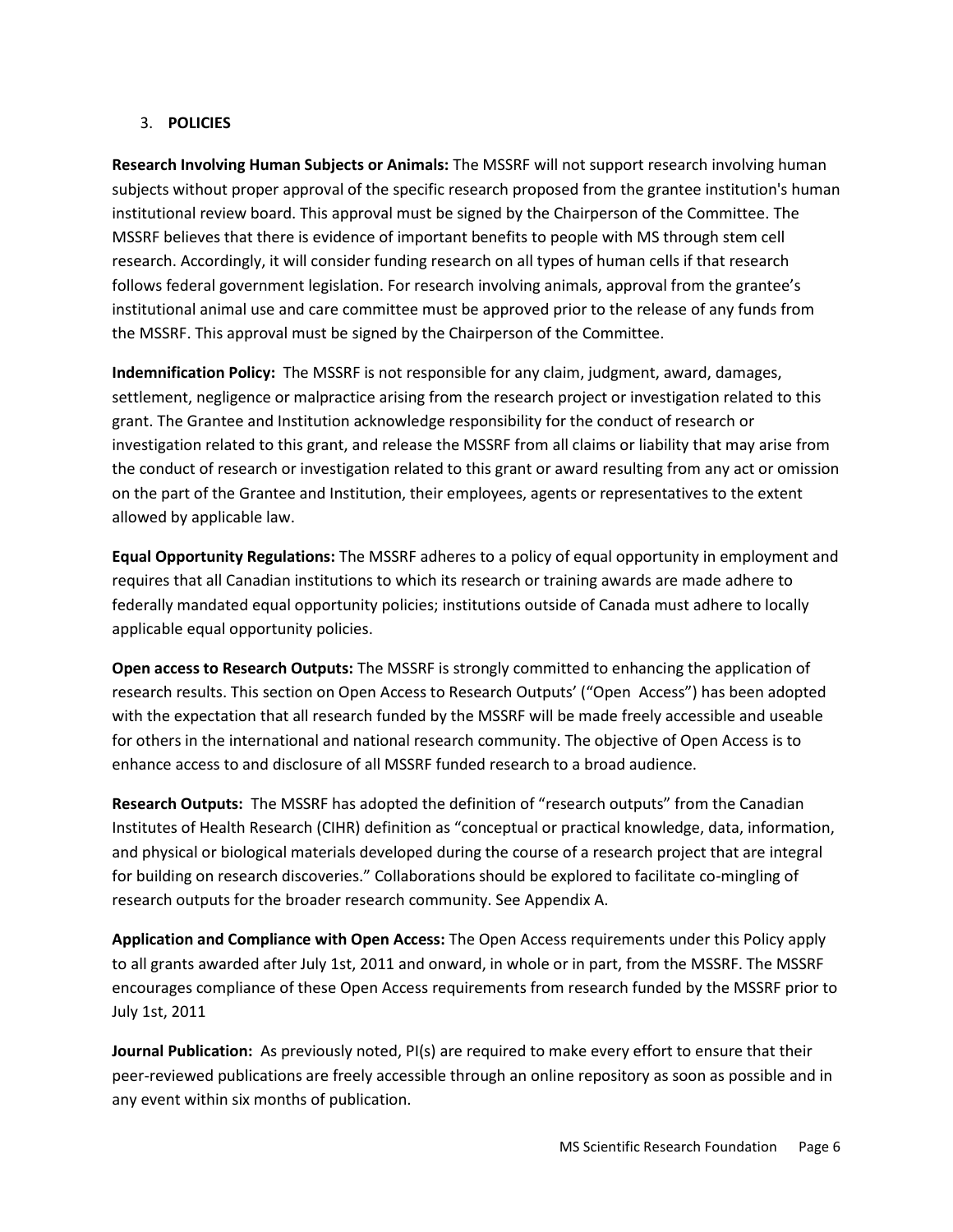## **This may be done by publishing research findings:**

- to a non-subscription based journal;
- to a subscription based journal where the authors may also self-archive peer reviewed papers in an online repository; or
- through a "Hybrid" journal that also has open access publishing options

## **(see Appendix "A" for examples of journals and research outputs)**

**Research Data:** The MSSRF requires Grant Recipients to deposit bioinformatics, atomic, and molecular coordinate data into an appropriate public database immediately upon publication of research results. (see Appendix "A" for examples of journals and research outputs). PIs are required to retain original data sets arising from MSSRF funded research for a minimum of five years after the end of the term of their funding agreement with the MSSRF. This applies to all data, whether published or not.

**Publication costs:** Funding received through the MSSRF may also be used by the PI to pay expenses incurred in the publication of MSSRF funded research.

**Consents:** In order for the MSSRF to achieve the Open Access goals of this Policy, Grant Recipients are required to use their best efforts to acquire the appropriate level of consent from individual participants involved in any research funded, whether in whole or in part, by the MSSRF.

All consents acquired by the Grant Recipients must be done in accordance with all applicable laws including, without limitation, all applicable privacy and health information laws, government regulations and Health Canada guidelines, including but not limited to the ICH Harmonised Tripartite Good Clinical Practice Consolidated Guideline, the Declaration of Helsinki, the 2nd edition of the Tri-Council Policy Statement, "Ethical Conduct for Research Involving Humans" and in accordance with generally accepted clinical practices.

**Resource Sharing:** Investigators who receive funds from the MSSRF are expected to share research resources developed with the MSSRF's support with other qualified investigators working on multiple sclerosis. Examples of such resources include (but are not limited to) cell lines and clones, antibodies, and nucleotide and protein sequences.

**Policy on Scientific Misconduct and Fraud:** Any institution that receives funds from the MSSRF must have written policy guidelines on conflict of interest and scientific misconduct and fraud. It is the responsibility of the institution and the grantee/awardee to inform the MSSRF immediately, in writing, of any institutional investigation into the conduct of an investigator whose work is supported by the MSSRF, and to keep the MSSRF and the MS Medical Advisory Council (MAC) informed in a timely manner of the progress and outcome of such investigation. A finding by the institutional investigation that the investigator was guilty of research fraud or misconduct is sufficient grounds to terminate MSSRF support of a project, and may jeopardize future support for the investigator from the MSSRF.

**Monitoring and Adherence:** In accepting any grant from the MSSRF, Grant Recipients accept the terms and conditions of their grant, which include the Open Access Requirements of this Policy. In the event of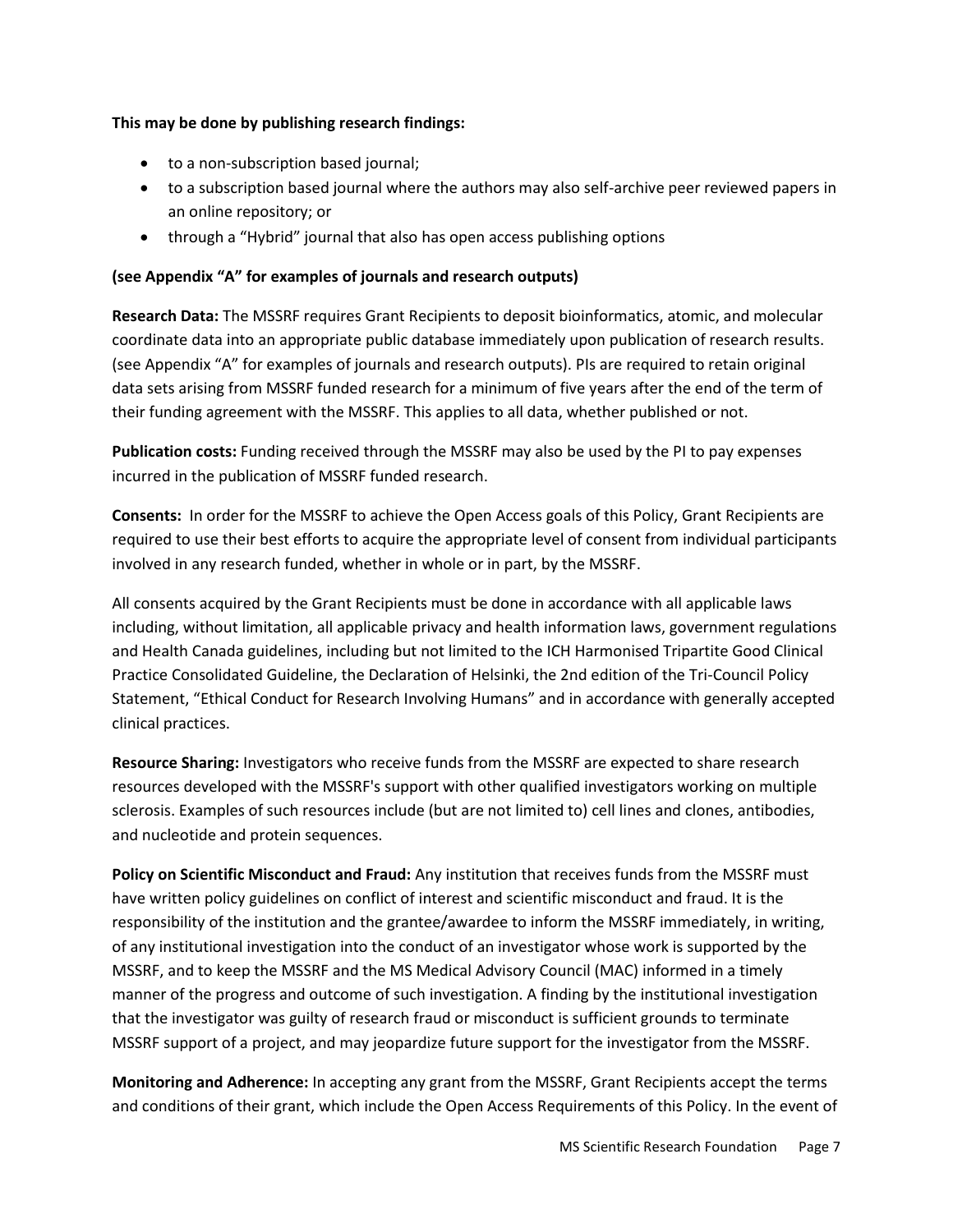any breach or non-compliance with this, the MSSRF may take steps to investigate the allegation, which may result in termination of funding, grants or awards at the sole discretion of the MSSRF.

**Obligations under Law:** These Policies should be read in conjunction with all applicable laws including, without limitation, all applicable privacy and health information laws, government regulations and guidelines.

## **Appendix A**

Examples of research outputs and corresponding publicly accessible archive, repositoryor database\*

Peer-reviewed journal publications: Publicly accessible archive or repository

[PubMed Central Canada](http://pubmedcentralcanada.ca/pmcc/) Institutional [Repositories](http://carl-abrc.ca/en/scholarly-communications/carl-institutional-repository-program.html) at Canadian universities Directory of Open Access [Repositories\(international\)](http://www.opendoar.org/)

| Research data                          | Public database or archive                     |
|----------------------------------------|------------------------------------------------|
| Nucleic acid sequences                 | <b>GenBank</b>                                 |
| Gene expression data                   | <b>Gene Expression Omnibus</b>                 |
| Structure data                         | <b>Research Collaboratory for Structural</b>   |
|                                        | <b>Bioinformatics (RCSB) Protein Data Bank</b> |
| Single nucleotide polymorphisms (SNPs) | The Single Nucleotide Polymorphisms            |
|                                        | <b>Database</b>                                |
| Molecular interaction data             | <b>International Molecular Exchange</b>        |
|                                        | Consortium (IMEx) partners                     |
| DNA and clinical data related to the   | dbMHC                                          |
| human major histocompatibility complex |                                                |
| $(MHC)$ .                              |                                                |
| Data underlying scientific and medical | <b>Dryad Repository</b>                        |
| publications                           |                                                |
|                                        |                                                |
| Proteomics data                        | <b>PRoteomics IDEntifications</b>              |
| (Deposition of proteomics data)        | database (PRIDE)                               |
|                                        | [European Bioinformatics Institute             |
|                                        | (EBI)                                          |
|                                        | PeptideAtlas                                   |
|                                        | [Institute for Systems Biology                 |
|                                        | (ISB)                                          |
|                                        | <b>Global Proteomics Machine (GPM)</b>         |
|                                        |                                                |
|                                        |                                                |